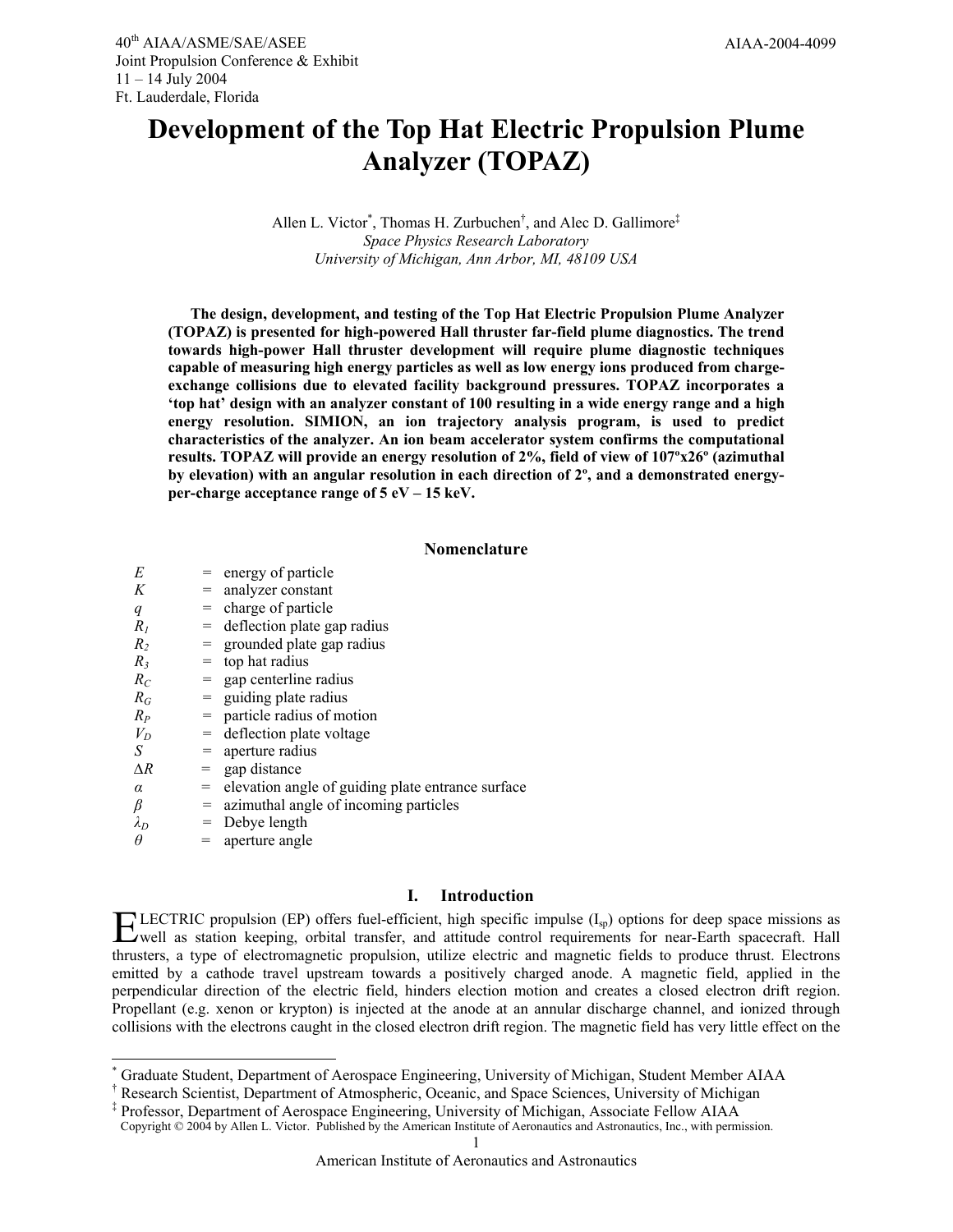relatively massive ions. The electric field, however, accelerates the ions downstream away from the anode producing thrust. Currently, mid-power Hall thrusters achieve specific impulses between 1500-2500 seconds and have efficiencies between 50-60%.<sup>1</sup>

 Recent trends in Hall thruster research by the Air Force Research Laboratory and Busek Corp have included the high-power (> 30 kW) regime.<sup>2</sup> NASA is sponsoring high power/high  $I_{sp}$  (10 kW/>=2000 s) Hall thruster technology through the NASA Glenn Research Center.<sup>3</sup> High  $I_{sp}$  anode layer type (TAL) Hall thrusters have achieved specific impulses above 4100 s at this center as well.<sup>4</sup>

 For these high powered engines and future engines being developed, plume characterization is imperative for determining their effect on spacecraft systems. Plasma transport properties, ionic charge state, and ion energy distributions are also important for understanding how Hall thrusters work and improving their performance.<sup>5</sup>

 One technique for determining the energy-per-charge distribution of plasma is to use an electrostatic analyzer. A specific geometry for the electrostatic analyzer, which allows for a wide field of view, is the top hat analyzer. This electrostatic analyzer consists of a sphere and a concentric shell with an aperture at the apex of the outer shell. The inner sphere is set to a specific voltage to allow for a narrow energy band of particles to pass through the aperture. By virtue of its geometry, the top hat analyzer has a capable 360 degree azimuthal field of view. Steering fields above the aperture allow for a field of view in the vertical direction as well. Structural constraints, however, diminish the total field of view in both directions.

 The motivation for the design of the Top Hat Electric Propulsion Plume Analyzer (TOPAZ) is first discussed. The analytical and Monte Carlo design of TOPAZ is then described. Characterization and performance measurements conducted through the use of an ion beam are presented as well.

#### **II. Design Motivation**

Electrostatic analyzers have been and are currently employed on spacecraft to investigate space plasmas such as solar wind as well as the ionospheres and magnetospheres of Earth and other planets.<sup>6,7</sup> Space plasmas offer a wide range of particle energies from less than 1 eV to several MeV. This has led to design of electrostatic analyzers capable of detecting particles over several orders of magnitude in energy<sup>6</sup>; however, these types of plasmas have an ion number density several orders of magnitude lower than Hall thruster plumes and ion engine discharge chambers.

Figure 1 describes the typical energy and number density ranges of space, laboratory, and Hall thruster and ion engine plasmas. The Hall thruster plume, the plasma of interest for TOPAZ, is nestled between laboratory plasmas (thetatrons and fusion reactors) and space plasmas (solar wind and the magnetotail) on the density scale. The energy range between Hall thruster plume and magnetotail plasma are similar. The primary difference between these two plasmas is the number density for the Hall thruster plume is several orders of magnitude greater.

There are many examples space plasma diagnostics through top hat analyzers. EP plume measurements with this type of device, however, are much rarer. The Plasma Experiment for Planetary Exploration (PEPE), flown on Deep Space 1 (DS1), included a duel top hat analyzer used to measure electrons and ions from the solar wind, spacecraft photoelectron sheath, and products of the xenon ion propulsion system. Low energy xenon ions (< 40 eV) created from the beam ion interaction with neutral xenon particles were observed by PEPE.<sup>10</sup>

Although beam ions were not measured by PEPE due



**Figure 1. Number density and energy of typical space, laboratory, and electric propulsion plasmas.6,8,9 Hall thruster plume and ion engine discharge chamber plasmas are nestled between space and laboratory plasmas on the number density scale.**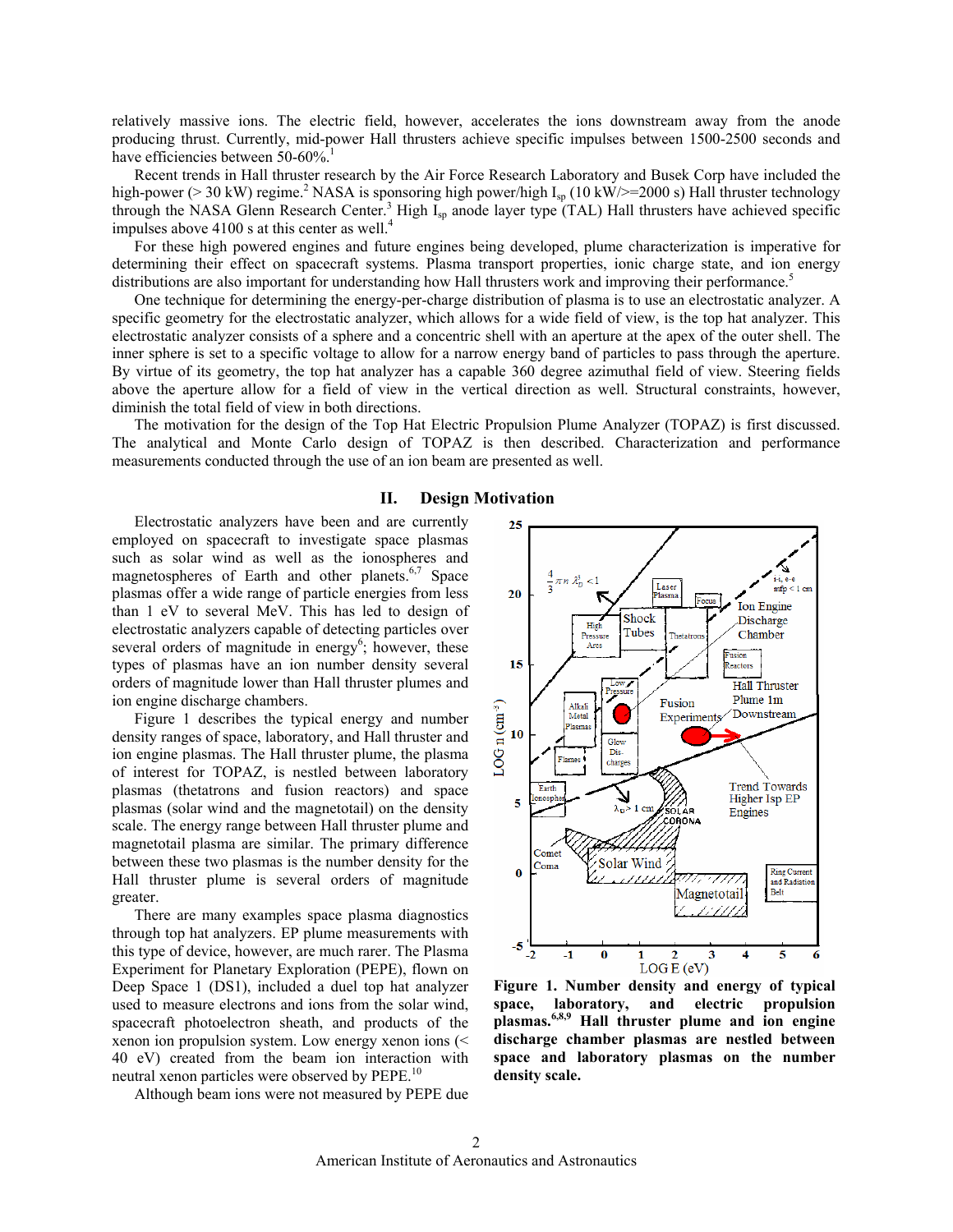to the position and orientation of the thruster with respect to the instrument, the observation of charge-exchange ions provides evidence for the top hat analyzer as a plume diagnostics tool for measuring facility affects. Hall thrusters have been shown to yield higher current density profiles in the far-field plume at higher background pressures. It is theorized that charge-exchange ions created from beam ions and neutral background particles are the culprit for the elevated current densities.11 Diagnostic tools capable of characterizing the low energy charge-exchange ions as well as the high energy beam ions are therefore necessary to distinguish facility effects on plume diagnostics.

## **III. Analyzer Design**

The TOPAZ design process is discussed in the following section. The design requirements for the analyzer are first described. A derivation of the ideal analyzer geometry is then presented. SIMION, an ion trajectory code, was used to predict the resolutions for TOPAZ. The final design for the analyzer was determined through an iterative process with SIMION.

#### **A. Design Requirements**

Although an increase in power is expected for high-power Hall thruster development, the acceleration potentials (and hence beam ion energies) are not known for future thrusters. Therefore, TOPAZ has been designed to have a very high energy measurement capability. If the beam voltage of a mid-power Hall thruster (e.g., 500 V, 10 A) is increased 5-10 fold, the resulting beam ion energies could range up to 5 keV. Since charge-exchange is thought to exist, and trace amounts of  $Xe^{3+}$  have been measured<sup>5</sup>, it is possible that the energy-per-charge could reach up to 15 keV in Hall thruster plume. This provides the upper bound for the energy range of TOPAZ. The nature of a top hat analyzer allows for the lower bound to be close to 0 eV, since the plate potentials correspond directly with the measured energy. The lower energy bound therefore is set by the accuracy of the power supplies used. The energy resolution was expected to be lower than 5% to accurately depict the energy-per-charge profile of the plume.

Since TOPAZ is a far-field plume diagnostics instrument, an adequate field of view of the thruster is required to "image" the ions projected from entire discharge channel. A 30° vertical field of view allows for 54 cm of an object to be viewed from 1 m away. This is well within the size range of most thrusters. The azimuthal field of view is ideally 360°, but structural constraints diminish this ability. The angular resolutions of the field of view were expected to be 2° x 2° for the vertical and azimuthal directions. This resolution provides enough accuracy to determine if an ion is detected from the discharge channel or a different area of the thruster.

#### **B. Theory of Operation**

The top hat analyzer utilizes a radial electric field to guide ions through a spherical shell-shaped channel between a grounded plate and a negatively charged deflection plate. Figure 2 is a schematic of a typical top hat analyzer.

The most important criterion for a top hat analyzer is the ratio of the channel radius R<sub>C</sub> to the gap distance  $\Delta R$  ( $\Delta R = R_2 - R_1$ ): the analyzer constant (Eq. 1). The channel radius is simply the average of the inner and outer radii for the gap.

$$
K \equiv \frac{R_C}{\Delta R} \tag{1}
$$

The analyzer constant K determines the energy resolution, energy to voltage ratio, and other properties of the analyzer. By equating the required force to turn a particle at the channel radius with the electric field generated in the gap, the voltage is related to the energy-per-charge. For high analyzer constants, the electric field can be assumed to be linear between the deflection plate and grounded plate. Equation (2) displays the simple relationship, where  $V_D$  is the deflection plate voltage.



**Figure 2. Principal design parameters of a top hat analyzer.<sup>12</sup>**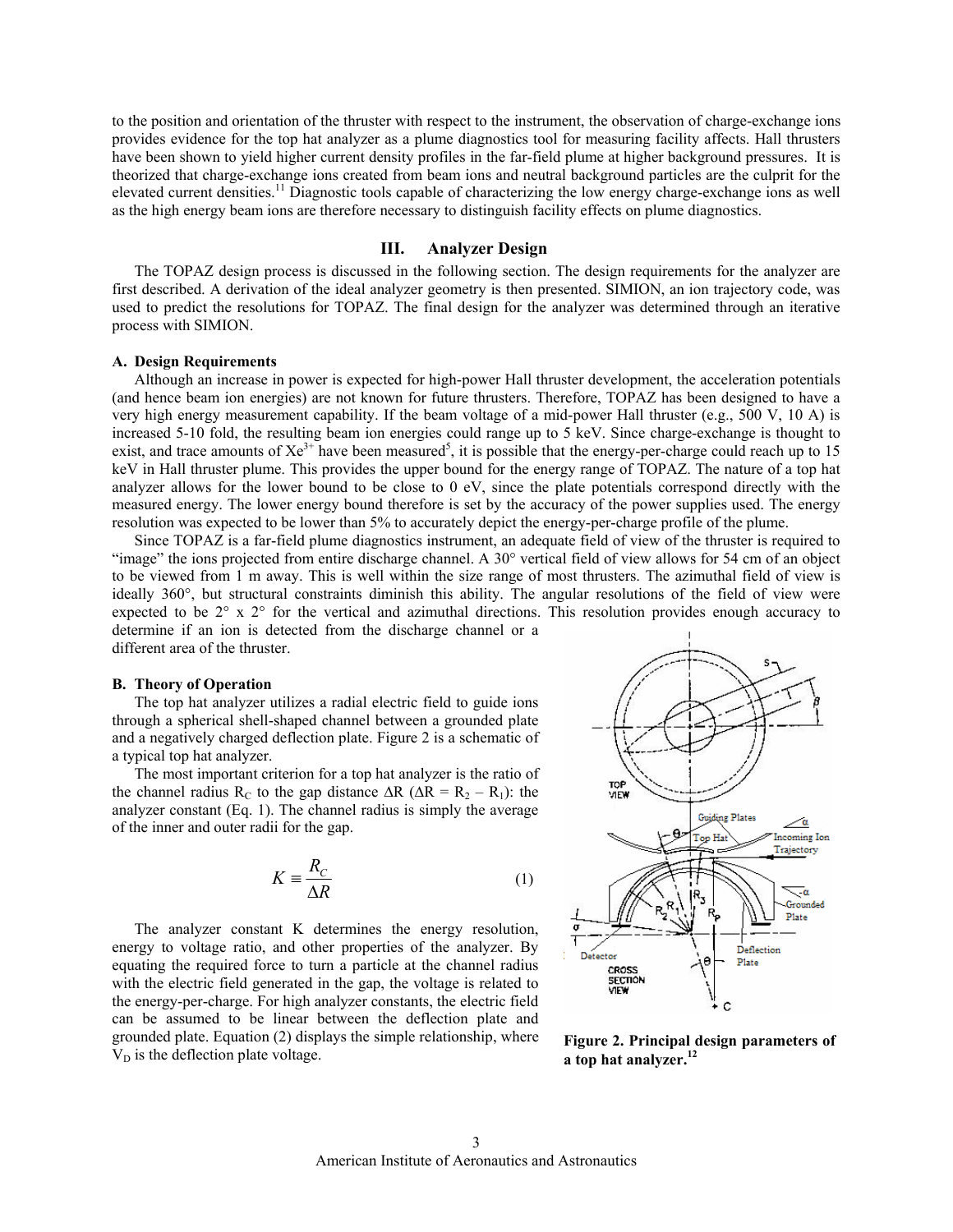$$
\frac{E}{q} = -\frac{KV_D}{2} \tag{2}
$$

The top hat radius  $R_3$  and the aperture angle  $\theta$  determine the average elevation angle and the effective aperture area for the measured ions, respectively. The maximum ratio of detectable ions to incoming ions is realized when the top hat entrance aperture is at least as large as the analyzer gap distance.<sup>12</sup> This yields a top hat radius of approximately  $R_3 = R_1 + 2\Delta$ .

The inner deflection plate radius  $R_1$  (deflection plate) is held to a negative plate potential to detect positively charged ions. The outer radius is kept at ground potential. The top hat plate at radius  $R_3$  is also usually held at ground, but for reasons specific to TOPAZ discussed in the next section, this potential varies directly with the deflection plate.

Guiding plates, which can vary either positively or negatively in plate potential, allow for variance in the vertical angular direction (elevation angle) for the measured ions. Ions coming from the selected elevation angle are guided into the top hat region such that their entrance angle is approximately horizontal above the deflection plate. The guiding plate radius of curvature is determined by setting the outer entrance angle of the surface  $\alpha$  slightly higher than the desired elevation angle field of view. This angle is mirrored on the lower grounded plate surface. Through simple trigonometry the guiding plate radius R<sub>G</sub> is related to top hat plate radius and the entrance surface angle  $\alpha$  in Eq. (3).

$$
R_G = \frac{R_3}{\sin \alpha} \tag{3}
$$

Particles enter the top hat aperture, and a turned at a radius  $R<sub>P</sub>$  due to the electric field generated between  $R<sub>3</sub>$  and R<sub>1</sub>. Since R3-R1 = 2 $\Delta$ , the electric field is half that of the gap, and R<sub>P</sub> is approximately 2R<sub>2</sub>. The center of curvature for the particles is at point C (Fig. 2). To determine the optimum aperture angle  $\theta$ , the "grazing" trajectory of a particle is followed that touches the front lip of the top hat plate and follows the outer radius of the gap. Through the construction of a right triangle between points C, the entrance lip of the top hat, and the outer radius gap entrance, the optimum aperture angle  $\theta$  can be derived (Eq. 4).

$$
\cos \theta = 1 - \frac{\Delta R}{2R_2} \tag{4}
$$

Since in general,  $R_2$  >>  $\Delta R$ , and  $R_2 \approx R_C$ , the aperture angle can be rewritten as a function of the analyzer constant.

$$
\cos \theta \approx 1 - \frac{1}{2K} \tag{5}
$$

Through a two term Taylor expansion of the cosine function, the aperture angle is directly correlated with the analyzer constant for  $\theta$  < 15°.

$$
\cos \theta = 1 - \frac{1}{2} \theta^2 \dots \tag{6}
$$

Therefore the aperture angle (in radians) is proportional to the inverse square root of the analyzer constant.

$$
\theta \approx \sqrt{\frac{1}{K}}\tag{7}
$$

The optimum truncation angle  $\sigma$  for ion focusing at the detector is ~ $\theta/2$ .<sup>12</sup> As the analyzer constant is increased (above 50), this value becomes small and for TOPAZ is negligible and therefore is ignored. Ions entering over the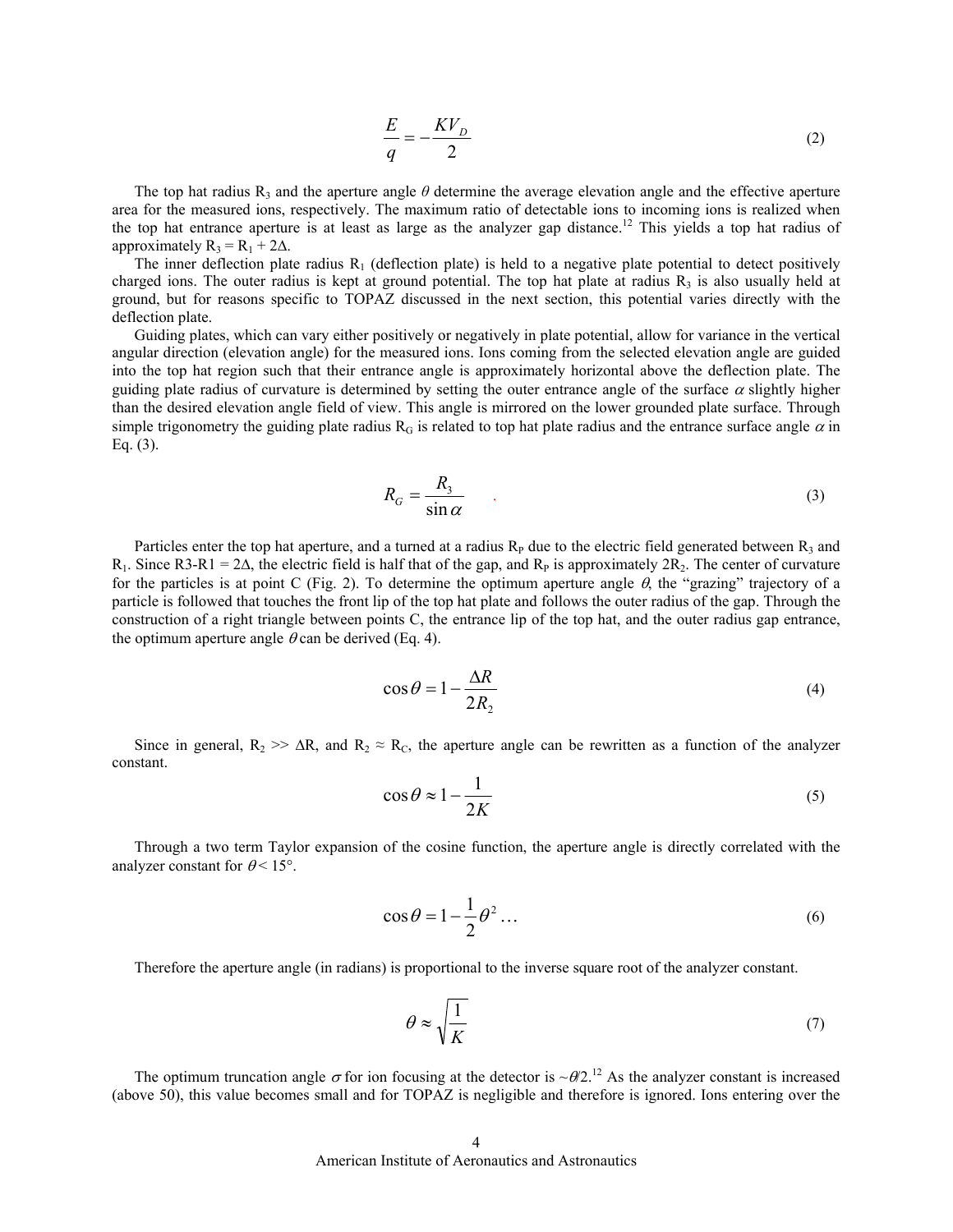aperture diameter 2s are focused at the exit of the gap while maintaining their entrance azimuthal angle *β* (shown in the top view of Fig. 1).

The above formulation provided the general basis for an analytic attack on the design of TOPAZ to meet the design requirements. Only an approximate response can be estimated, however, nonlinear surfaces and fringe effects from structural constraints are difficult to model analytically. SIMION, an ion optics program, allowed for a more detailed design and characterization of TOPAZ to be determined.

## **C. Design of TOPAZ through SIMION**

SIMION is a computer code that is capable of modeling ion optics problems with electrostatic and/or magnetic potential arrays. For the purposes of TOPAZ, only electrostatic fields were modeled. First, a model of TOPAZ was defined through a geometry file which included the volume definitions and potentials of the instrument. TOPAZ was assumed to be cylindrically symmetric through the eyes of SIMION. Then the electric potential  $\varphi$  is solved for around the instrument through the Laplace equation (Eq. 8). SIMION assumes a zero charge volume density (no space charge). $^{13}$ 

$$
\nabla^2 \phi = 0 \tag{8}
$$

Over-relaxation, a finite difference technique, is used as the iterative process to converge on the electric potential field solution. After the potential field has been determined, ion trajectories are modeled by determining the electrostatic acceleration on the particle. SIMION incorporates a standard fourth order Runge-Kutta method for integrating out the ion's trajectory.<sup>13</sup>

In determining the optimal design for TOPAZ, several configurations with differing analyzer constants were simulated. Over 1 million ion trajectories were simulated to fly into the instrument to adequately determine the instruments response for each configuration. Figure 3 depicts the energy resolution (based on the full-width half-maximum of the energy response) as a function of the analyzer constant. An analyzer constant above 55 is sufficient to provide an energy resolution lower than 5%. Beyond analyzer constants of 100, the energy resolution does not change as appreciably, and manufacturing considerations are important, since an exceedingly small gap must exist over a large radius. A high analyzer constant was



**Figure 4. SIMION model of TOPAZ.** 

chosen, since TOPAZ would be constructed on a highly accurate CNC lathe. This



**Figure 3. Energy Resolution as a function of the analyzer constant for different configurations of TOPAZ.** 

would allow for the energy resolution requirement of 5% to be easily met at 2.2%. A channel radius of 10 cm was chosen, requiring a gap distance of 1 mm to yield an analyzer constant of 100. Also, a small gap distance is ideal for Hall thruster plume, since space charge effects from the high density plasma could interfere with the electric field generated by a gap that is too large.

As previously stated, the top hat plate of TOPAZ is not held at ground potential as in a traditional top hat analyzer. For an ideal top hat with K = 100, Eq. (7) yields  $\theta \approx 5.72^{\circ}$ . The top hat radius R<sub>3</sub> would need to be held 2 mm from the deflection plate over this angle. This requirement is difficult to achieve, since the thickness of the lip of grounded plate at the gap entrance is large with respect to this distance. The top hat plate would be precariously close to the grounded plate. To alleviate this dilemma, the top hat plate was raised further away from the deflection plate to 3.5 mm. Maintaining the equivalent electric field requires that this plate be biased *positive* with respect to the negatively biased deflection plate. This plate is renamed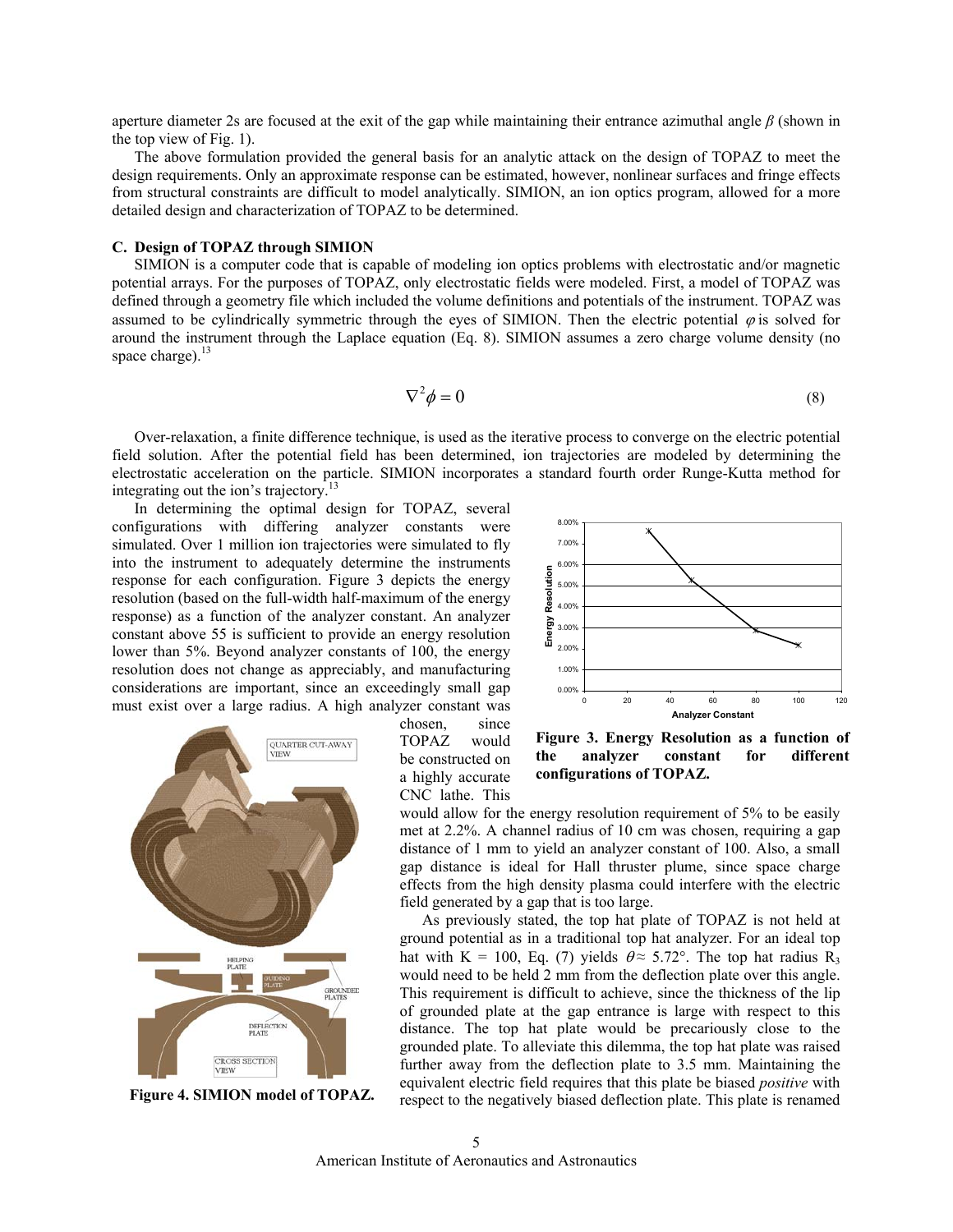the "helping plate" for TOPAZ, since the optimum electric field is created by biasing it proportional to the deflection plate. The transmission of ions from the entrance of TOPAZ into the aperture is increased through the helping plate.

The aperture radius *s* was increased to 1.70 cm providing an aperture angle of  $\theta = 9.60^{\circ}$ . The combination of increasing the aperture size and moving the helping plate away from the deflection plate prevents the guiding plate, helping plate, and deflection plate from interfering with each other through unwanted electric fields.

The guiding plate and grounding plate entrance surface angles at 20° provides TOPAZ with an elevation angular field of view approximately  $\pm 15^{\circ}$ . Through Eq. (3), the guiding plate radius required to produce this is 30.115 cm. Figure 4 displays the SIMION model used to determine characteristics of TOPAZ.

 Angular resolutions, the elevation angle field of view, and the plate voltage-energy relationship could be accurately determined through SIMION. The computational results are discussed in conjunction with the experimental calibration measurements for comparison in the *Analyzer Calibration* section of this paper. The design specifications discussed above are summarized in Table 1.

# **IV. Construction of TOPAZ**

The biased and grounded plates in TOPAZ are made of Aluminum 6061-T6. Delrin® insulators are used to position the aluminum plates of TOPAZ in the correct position. Delrin, a non-conductive polymer (polyoxymethylene), provides the required separation to create the gap distance between the deflection plate and grounded plate. It is also used as a spacer between the top cover grounded plate and biased guiding and helping plates. Figure 5 displays a Pro-Engineer model of TOPAZ with the Delrin plates, screws, and added structural support members.

Since all of the plates and insulators of TOPAZ are cylindrically symmetric, a high tolerance Romi M17 CNC Lathe, which is accurate to within 0.002 in (0.05 mm), provided a great resource for the construction of all the parts. Figure 6 is the completed construction of TOPAZ.

# **V. Analyzer Calibration**

To fully characterize the performance of TOPAZ, both SIMION computational results and experimental measurements conducted with an ion beam accelerator are compared.

# **A. Computational Setup**

 Every solution to the Laplace equation (Eq. 8) is directly scalable since the Laplacian is a linear operator. The potential  $\varphi$  at every point can be multiplied by a constant yielding another solution to a new set of plate

| <b>PARAMETER</b>                                           | <b>VALUE</b> |
|------------------------------------------------------------|--------------|
| Analyzer Constant, K                                       | 100          |
| Inner Gap Radius, R <sub>1</sub>                           | 10.05 cm     |
| Outer Gap Radius, R <sub>2</sub>                           | 9.95 cm      |
| <b>Helping Plate Distance</b><br>(along centerline), $R_3$ | 10.30 cm     |
| Gap Distance, ∆R                                           | 1 mm         |
| Instrument Size (diameter)                                 | 24.6 cm      |
| Guiding Plate Radius, R <sub>G</sub>                       | 30.115 cm    |
| Aperture Angle, $\theta$                                   | $9.60^\circ$ |
| Aperture Radius, s                                         | 1.70 cm      |

 **Table 1. Physical characteristics of TOPAZ.**



**Figure 5. Pro-Engineering model of TOPAZ. Blue represents the deflection plate, red is the guiding plate, and green is the helping plate. The Delrin pieces are yellow, and the grounded aluminum plates are grey.** 



**Figure 6. Final construction of TOPAZ.**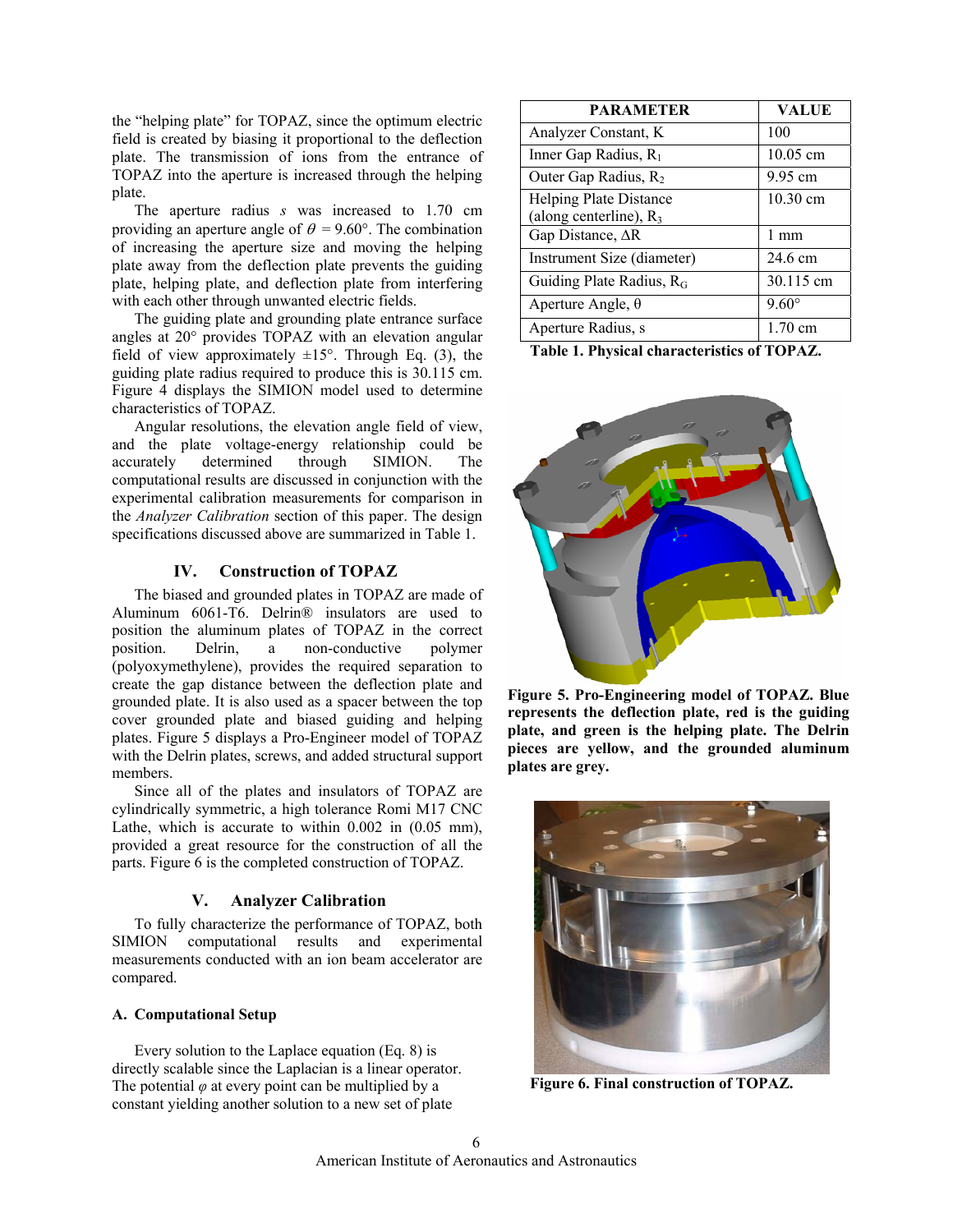potentials, as long as the ratio between the plate potentials remains constant. For the simulations run on TOPAZ, the deflection plate potential was set to -300 V. Equation 2 dictates that 15 keV singularly charged ions should be measured at this plate potential. The ratio of the guiding plate and helping plate were varied with respect to the deflection plate to computationally characterize TOPAZ.

For each simulation over 1 million ions were flown towards TOPAZ with varying velocities, elevation angles, and positions to cover the entire entrance aperture. Each of the ion initial angles and velocities in each direction were recorded if it made it to the exit of the gap (i.e., to the collector). Distributions of these properties were created to determine what type of ions TOPAZ detected for a specific plate setting.

#### **B. Ion Beam Accelerator and Channeltron Detector**

 The ion beam accelerator system, provided by the Department of Atmospheric, Oceanic, and Space Sciences at the University of Michigan, was employed to calibrate TOPAZ. This setup consists of an Ion Accelerator attached to a 200,000 cm<sup>3</sup> cylindrical chamber capable of maintaining a base pressure of  $10^{-7}$  Torr. The ion beam has an energy range from 500 eV to 30 keV with intensity up to 1.5 nA over a 2 cm diameter beam size  $(0.477 \text{ nA/m}^2)$ .

 A channeltron with an aperture diameter of 0.82 cm was used to detect the ions exiting from TOPAZ through the gap. The channeltron detects ions by accelerating them into a highly emissive secondary electron surface. An avalanche effect is created where these electrons create more secondary electrons, and a measurable pulse is created. An Agilent 53131A frequency counter measured the pulse frequency and provided a good estimate of the ion flux out of the exit of the gap.

#### **C. Helping Plate response**

 To determine the optimum helping plate potential, the deflection plate was set to a constant voltage while the helping plate voltage was varied. The counts from the detector were measured as a function of helping plate voltage. Figure 7 displays a comparison of the counts measured for various helping plate/deflection plate voltage ratios. SIMION data are included for comparison. Both simulation and measured curves suggest peak counts for plate ratios between 1.17 and 1.42, however, the sharp decrease in counts for lower helping plate voltages is not seen in the computational results. The measured optimum helping plate voltage  $V_H$ is approximately 1.4 x  $V<sub>D</sub>$ . A double peak is present for some of the experimental measurements with the ion beam. This is



**Figure 7. Counts as a function of helping plate voltage (normalized with respect to the deflection plate voltage).** 

possibly due to the internal structure of the ion beam itself and reasons discussed ahead.



**D. Gap Uniformity** 

**Figure 8. Counts as a function of azimuthal angle for a 1 keV ion beam.** 

 The gap distance between the deflection plate and grounded plate must be relatively uniform to ensure the transmission of ions through all azimuthal angles  $\beta$ . TOPAZ was placed on a rotational stage capable of rotating TOPAZ about its centerline to within 0.001° while the channeltron remained underneath TOPAZ at the gap exit. This allowed for beam ions to be measured through different azimuthal angles of the gap. The number of counts received by the channeltron for a 1 keV ion beam is shown as a function of the azimuthal angle in Fig. 8.

Two test cases are measured: keeping the helping plate voltage constant, and optimizing the helping plate voltage to maximize the counts. In both cases the deflection plate voltage is held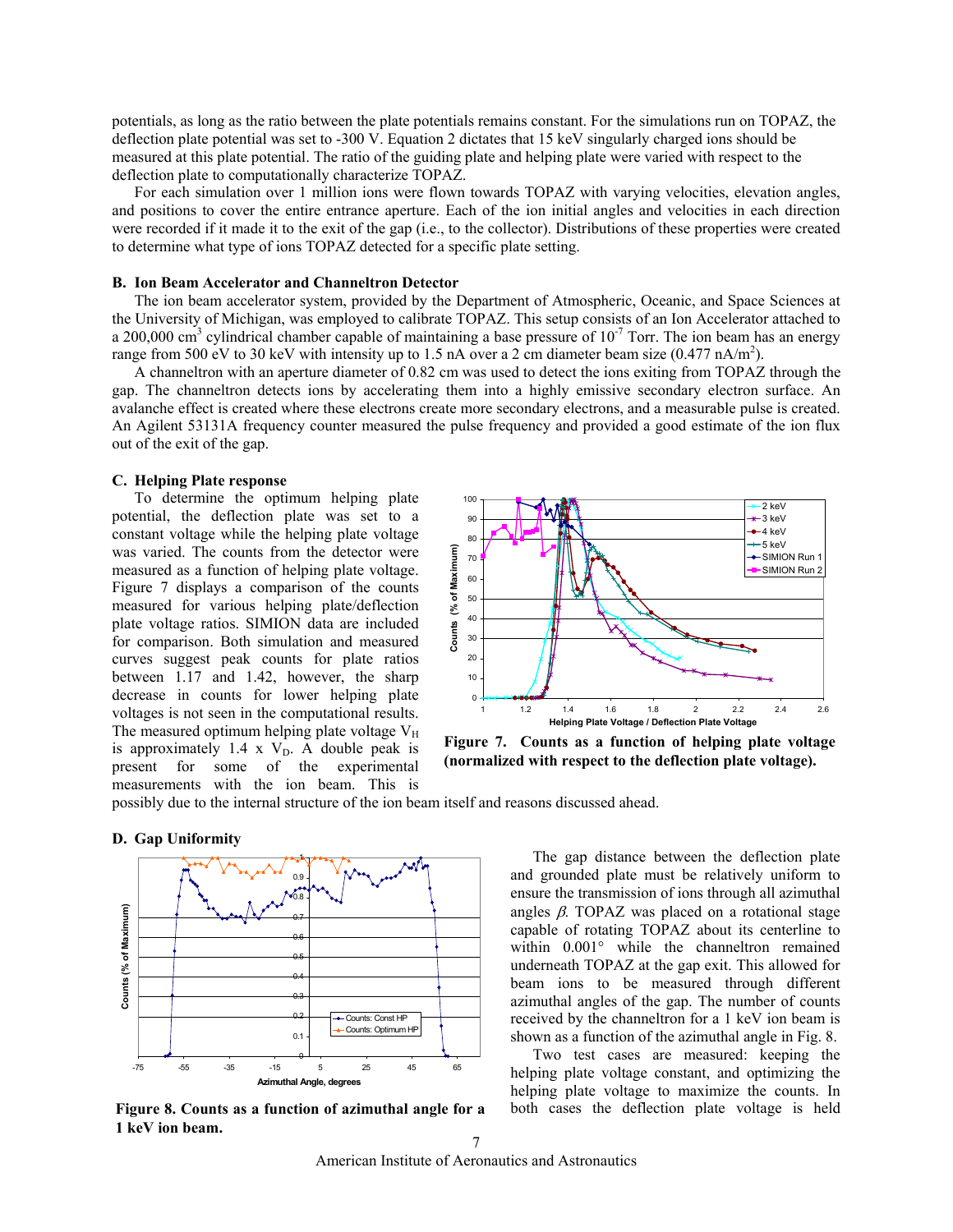constant. For a constant helping plate voltage, a dip in the counts was seen for lower angles. If the helping plate voltage was changed to maximize the number of counts, the transmission of ions was roughly constant from -55° to 57°. The decrease in transmission beyond these angles is due to the Delrin plate base, which has a 120° slot (from - 60° to 60°) for the gap. Near the edges, fringe effects decrease the transmission of ions through the channel.

#### **E. Deflection Plate Response**

The ion accelerator provided an easy method of determining the deflection plate and energy-per-charge correlation. Optimum helping and deflection plate voltages could be determined over a range of beam energies. Figure 9 displays the measured and simulated relationship. A virtually linear relation exists between the two plate potentials and beam energy. The measured proportionality constant for the deflection plate differed from the SIMION computational results by 1.6% confirming the accuracy of the SIMION model.

#### **F. Guiding Plate Tests**

To correlate the guiding plate voltages with the measured particle elevation angles, a separate setup from the above tests was used. TOPAZ was mounted sideways on the rotational stage to emulate particles entering into the instrument from different elevation angles. Figure 10 presents the setup of TOPAZ for the guiding plate tests.

As TOPAZ is rotated about the aperture, ions enter at various elevation angles relative to the instrument. This allowed for characterization of the guiding plates that steer ions in the vertical direction into the aperture. For each guiding plate voltage, the elevation angle with the most number of counts was found. A linear correlation between the guiding plate potential and elevation angle existed. Ion trajectories calculated through SIMION displayed the same relation.



**Figure 11. Optimum guiding plate voltages as a function of elevation angle for a 5 keV beam. A positive elevation angle corresponds to a particle entering from the bottom and moving upwards towards the aperture.**



**Figure 9. Optimum deflection and helping plate voltages as a function of beam energy.** 



**Figure 10. Guiding plate test setup inside vacuum chamber.** 

Figure 11 describes the guiding plate trends with elevation angle. The measured counts and SIMION results are very similar. A more linear trend was measured with TOPAZ than with the SIMION computer model. Since the field generated by the guiding plate is over a larger distance, positive and negative voltages up to 3 times larger than the deflection plate voltage are required to retrieve ions from the full vertical anglular field of view. As with the azimuthal angle, the field of view is approximately  $\pm 13^{\circ}$  since a sharp decrease in counts is seen beyond these angles.

#### **G. Resolution Measurements**

Although the correlation between the biased plate voltages and particle angles and energies had been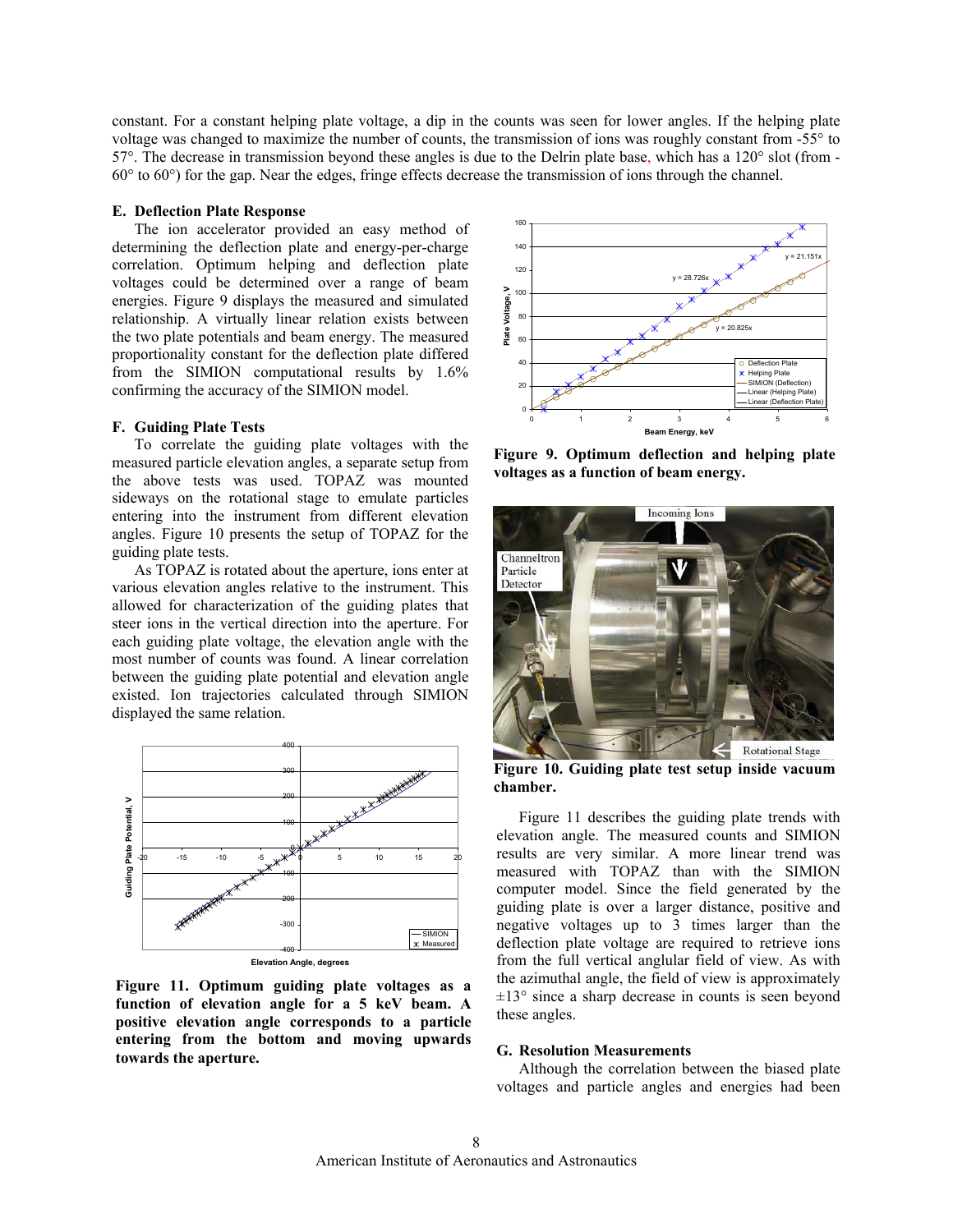determined, the accuracy (or resolution) of each parameter is also important. Measured trends that are beyond the resolution of the instrument may not exist at the source, and could be caused by subtitles inherent in the analyzer.

By keeping the plate voltages on TOPAZ constant, the energy resolution can be measured by tracking the transmission of ions with slightly different beam energies. The equivalent is done through SIMION by viewing the energy distribution of ions that traveled through the gap. An example energy distribution at 3 keV is displayed in Fig. 12.



**Figure 12. Energy distribution for 3 keV plate setting.** 



**Figure 13. SIMION results of elevation angle and energy distribution for a deflection plate voltage of -300 V and a guiding plate voltage of 0 V.** 



**Figure 14. SIMION correlation between the elevation angle and helping plate voltage for a 15 keV beam.** 

The measured and SIMION deduced energy resolutions based on the FWHM are 2.0% and 2.7%, respectively.

 In a similar manner, the elevation angular resolution was determined by Monte Carlo simulation and by slightly adjusting the elevation angle of the ions entering into TOPAZ with a specific guiding plate voltage. The SIMION distribution of elevation angle and energy for a 15 keV beam is shown in Fig. 13. Note:  $90^\circ$  corresponds to a horizontal ion beam.

 The elevation angle resolution is approximately 2° according to the guiding plate tests and SIMION results. The resolution for the azimuthal angle is a property of the ion focusing. SIMION suggests the ions focus to within  $1^\circ$  at the exit of the gap, but this was never experimentally verified.

#### **VI. Discussion**

The measured guiding plate response, energy distribution, and elevation angle resolution matched well with SIMION data. However, the helping plate response showed a drastic difference voltages lower than 1.3 x  $V<sub>D</sub>$ . Very few ions were measured for these voltages; however, SIMION showed high transmission through the gap. To uncover the reason for this discrepancy more information about the ion distribution as a function of helping plate voltage is required.

If the average elevation angle is plotted as a function of helping plate voltage, a linear trend is noticed (see Fig. 14). This could explain why there were few counts measured below the specific helping plate voltage in Fig. 7. Ions with elevation angles below 90° (i.e., ions moving downward) would have to arrive at TOPAZ from above the ion beam. Since the beam is highly collimated, ions with lower elevation angles are not present yielding the sudden drop in count for lower helping plate voltages.

The slight correlation between helping plate voltage and elevation angle also helps explain how the counts were increased for some angles in the gap uniformity tests (see Fig. 8). If TOPAZ was not perfectly parallel with the rotational stage, then the slant of the analyzer would cause some azimuthal angles to receive ions at slightly different elevation angles. The change in helping plate voltage allowed for this slant to be corrected, and hence, an approximately consistent number of counts could be received from the entire azimuthal field of view.